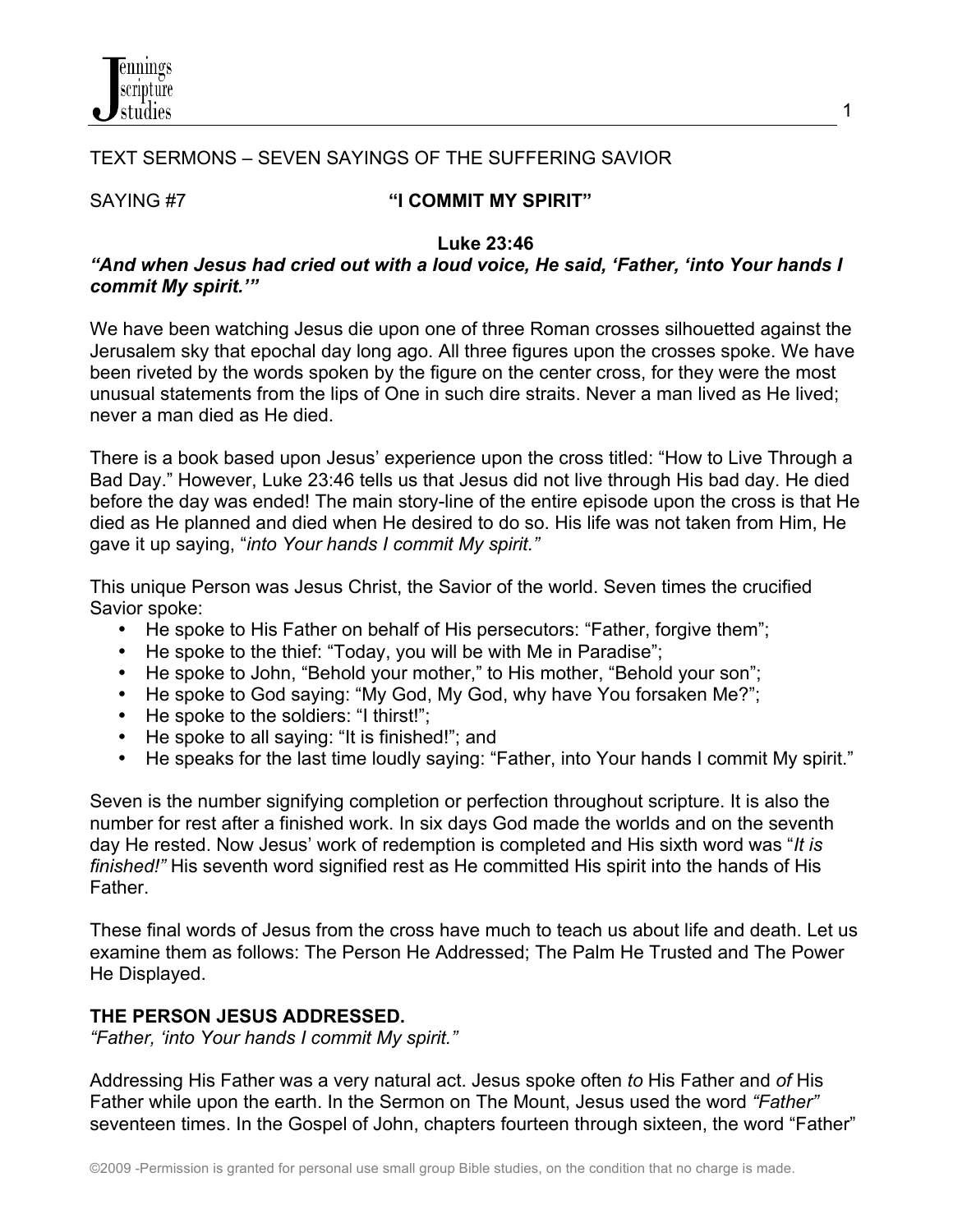is found forty-five times! Throughout the life of Jesus Christ He was always speaking *of* the Father or *to* the Father.

*"Father"* **–** the word reveals a precious relationship. In His youth Jesus had said, "*I must be about my Father's business."* In comforting His disciples He said, *"In My Father's house are many mansions."* 

On several occasions, speaking *of* His Father, He said, *"And the Father who sent me has himself testified concerning me."* (John 5:37) Again, *"And this is the will of him who sent me…."* (John 6:39) and *"I do nothing of Myself; but as My Father taught Me, I speak these things. And He who sent Me is with Me. The Father has not left Me alone, for I always do those things that please Him."* (John 8:28,29)

In these statements, and in many others like them, Jesus identified Himself as being sent by the Father on a mission. Now, that mission had been accomplished and He prayed, *"Father, 'into Your hands I commit My spirit."* This was a very natural utterance for in it He was expressing confidence, contentment and completion of what the Father had sent Him to do.

What an example for us! Is the word, "Father" often upon our lips as we go about our day-today routines? Do we often address the "Father" in our work lives? In our family life? In our trials and difficulties? In our times of decision as well as our times of devotion? How often do we say, as Jesus taught us to say, *"Our Father in heaven, Hallowed be Your name"?* (Matt.6:9)

# **THE PALM JESUS TRUSTED.**

*"Father, 'into Your hands I commit My spirit."*

The place that Jesus wanted to be in the moment of death was in His Father's hands. This is the place of solace, safety and security. The ungodly fear the hands of God and rightly so, but those who know God as their Father do not fear His loving hands. David, in a time of great trouble said, "*I am in a great straight: let us fall now into the hand of the Lord; for His mercies are great: and let me not fall into the hand of man."* (II Samuel 24:14)

For more than twelve hours, Christ had been in the hands of evil men as they arrested Him, tried Him, beat and crucified Him. He had spoken to His disciples earlier, forewarning them that He would be in the hands of such men. In Matthew 17 it is recorded that He had said, *"The Son of Man shall be betrayed into the hands of men: And they shall kill him, and the third day He shall be raised again."* (vs.22,23)

Later He said, "*The Son of Man is betrayed into the hands of sinners." (*Matt. 26:45) Peter, in his sermon on the Day of Pentecost said, "*You have taken, and by wicked hands have crucified…."* (Acts 2:23) But now it is all over – man has done His worst and the God-man had accomplished His best! When Jesus came to the conclusion of His work on the cross in behalf of sinners, He committed Himself back into the hands of His Father. The psalm writer had prophetically written, *"You have not shut me up into the hand of the enemy."* (Ps.31:8)

©2009 -Permission is granted for personal use small group Bible studies, on the condition that no charge is made. Voluntarily Jesus had delivered Himself into the hands of sinful men with evil designs. Never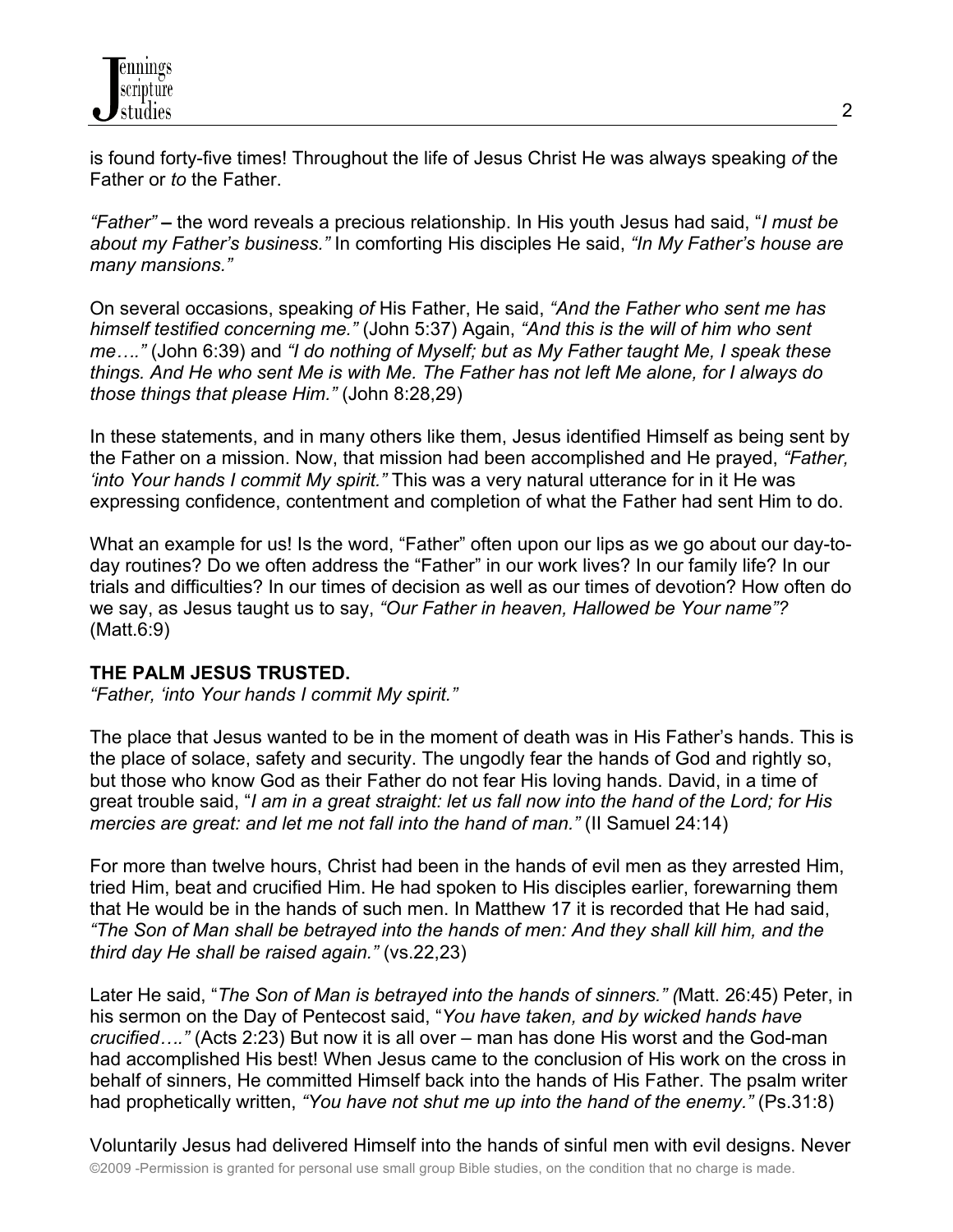again will He be at the mercy of the wicked; Never again will He be in the hands of men to do with as they please; never again will He suffer shame! For now, voluntarily, He delivers Himself into the hands of His Father

Three days later, the Father raised Him from the grave and exalted Him. Now He sits on the throne and one day, maybe soon, He will come back again and the situation will be reversed. Christ rejecters will be in His hands!

In Fort Knox, Kentucky, the Unites States has a great deposit of Gold. This gold is buried in the depths of the earth surrounded by buildings of steel and concrete and enclosed with steel fences and barbed-wire. Soldiers are on guard day and night. We say that that gold is safe.

I say to you that, it is not half as safe as the soul that is in the hands of God for salvation! Before Satan can get one soul out of God's hands he must storm the battlements of heaven, slay all the angels who serve God day and night, remove God from His throne, pry open the hand of God and then remove that soul from the hand of the Savior Who redeemed it by His death upon the cross!

The greatest place of safety is in the Father's hands. There is the place of eternal security and it was there that our Savior committed Himself. It is into that hand that He commits His people and there we safely abide forever! He said, *"I give them eternal life, and they shall never perish; neither shall anyone snatch them out of My hand. My Father, who has given them to Me, is greater than all; and no one is able to snatch them out of My Father's hand."* (John 10:28,29)

> "*More secure is no one ever Than the loved ones of the Saviour, Not the star on high abiding Nor the bird in home nest hiding.*

 *Neither life nor death shall ever From the Lord His children sever; Unto them His grace He shows, And their sorrows all He knows.*

- Carolina V. Sandell-Berg

## **THE POWER JESUS DISPLAYED.**

*"And when Jesus had cried out with a loud voice, He said, "Father, 'into Your hands I commit My spirit.'" Having said this, He breathed His last."* The King James Version says, "He gave up the ghost." John records, *"And bowing His head, He gave up His spirit."* (John 19:30)

The Lord Jesus died as no one else ever died. His life was not taken from Him but He willed it to end on His own terms. John 10 records His words as follows: *"My Father loves Me, because I lay down My life that I may take it again. No one takes it from Me, but I lay it down of Myself. I have power to lay it down, and I have power to take it again."* (vs.17,18)